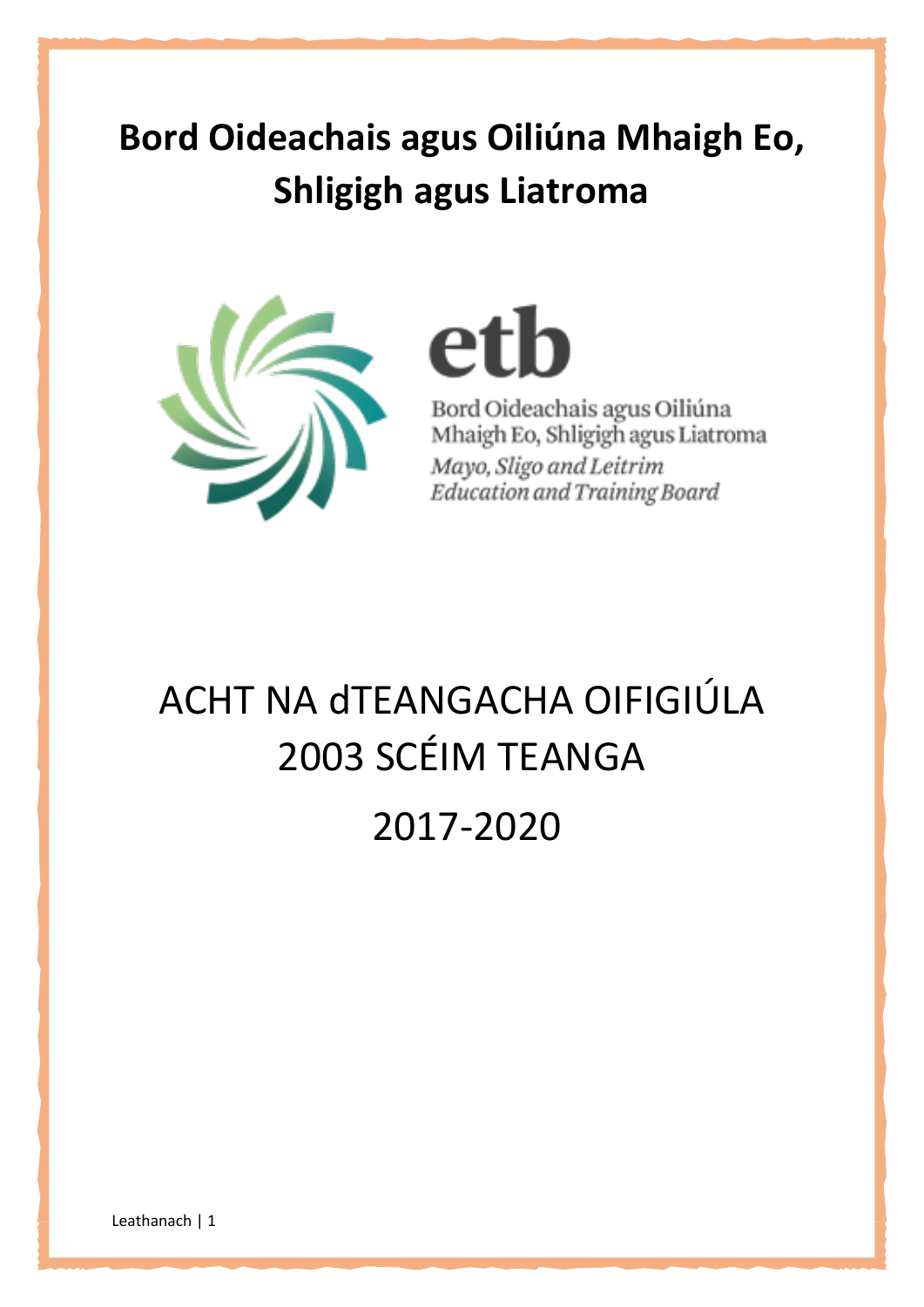## Clár

| Caibidil 2: Léargas Ginearálta ar Bhord Oideachais agus Oiliúna Mhaigh Eo, Shligigh agus |  |
|------------------------------------------------------------------------------------------|--|
|                                                                                          |  |
|                                                                                          |  |
|                                                                                          |  |
|                                                                                          |  |
|                                                                                          |  |
|                                                                                          |  |
|                                                                                          |  |
|                                                                                          |  |
|                                                                                          |  |
|                                                                                          |  |
|                                                                                          |  |
|                                                                                          |  |
|                                                                                          |  |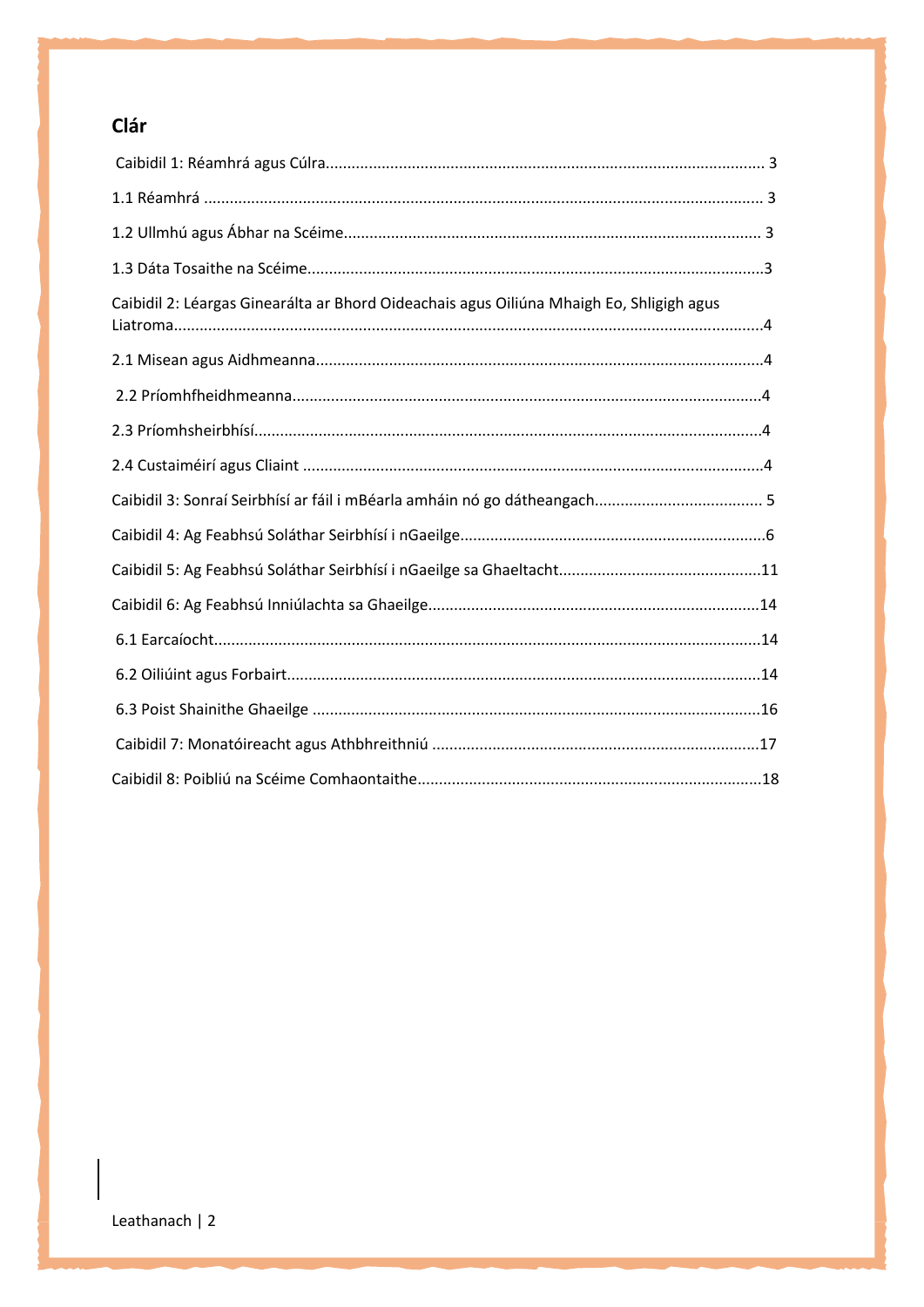## **Caibidil 1: Réamhrá agus Cúlra**

#### **1.1 Réamhrá**

Forálann Acht na dTeangacha Oifigiúla 2003 d'ullmhú scéim teanga ag eagraíochtaí poiblí ag tabhairt mionsonraí faoi na seirbhísí a sholathróidh siad

- trí mheán na Gaeilge;
- trí mheán an Bhéarla; agus
- trí mheán na Gaeilge agus an Bhéarla

agus na bearta a ghlacfar lena chinntiú go ndéanfar aon tseirbhís nach bhfuil an eagraíocht ag soláthar trí mheán na Gaeilge a sholáthar laistigh d'fhráma ama comhaontaithe.

De réir alt 14(3) den Acht, fanann scéimeanna teanga i bhfeidhm ar feadh tréimhse 3 bliana nó go dtí go mbeidh scéim nua daingnithe, cibé acu is déanaí, ag an Aire Ealaíon, Oidhreachta,Gnóthaí Réigiúnacha, Tuaithe agus Gealtachta.

#### **1.2 Ullmhú agus Ábhar na Scéime**

Tá aird mar is cuí tugtha ar na Treoirlínte a d'eisigh an Roinn Ealaíon, Oidhreachta,Gnóthaí Réigiúnacha, Tuaithe agus Gaeltachta agus an scéim seo á hullmhú. Ina theannta sin, tugadh faoi phróiseas cuimsitheach comhairliúcháin leis na páirtithe leasmhara uile.

Tá Bord Oideachais agus Oiliúna Mhaigh Eo, Shligigh agus Liatroma á threorú ag an bprionsabal gur cheart go mbeadh soláthar seirbhísí Gaeilge bunaithe ar

- an leibhéal bunúsach éilimh ar sheirbhísí ar leith i nGaeilge;
- an tábhacht a bhaineann le cur chuige réamhghníomhach i soláthar seirbhísí dá leithéid, agus

 acmhainní, lena n-áirítear acmhainní daonna agus airgeadais, agus cumas na heagraíochta an cumas riachtanach teanga a fhorbairt nó a rochtain.

Comhlánaíonn an scéim seo prionsabail a bhaineann le Seirbhís ar Ardchaighdeán do Chustaiméirí agus ár gCairt Chustaiméirí. Tá sí curtha le chéile leis an aidhm go gcomhlíonfaí gach oibleagáid ábhartha faoi Acht na dTeangacha Oifigiúla atá ar Bhord Oideachais agus Oiliúna Mhaigh Eo, Shligigh agus Liatroma ar bhonn céimnithe, tríd an scéim seo agus trí scéimeanna amach anseo.

Tuigtear agus aithnítear an t-am agus an iarracht a chuireann gach duine a bhfuil baint acu leis an bpróiseas seo isteach ann.

#### **1.3 Dáta Tosaithe na Scéime**

Tá an Scéim daingnithe ag an Aire Ealaíon, Oidhreachta, Gnóthaí Réigiúnacha, Tuaithe agus Gaeltachta. Tosaíonn sí le héifeacht ó 10 Aibreán 2017 seo agus beidh sí i bhfeidhm ar feadh tréimhse 3 bliana nó go dtí go mbeidh scéim eile daingnithe, cibé acu is déanaí.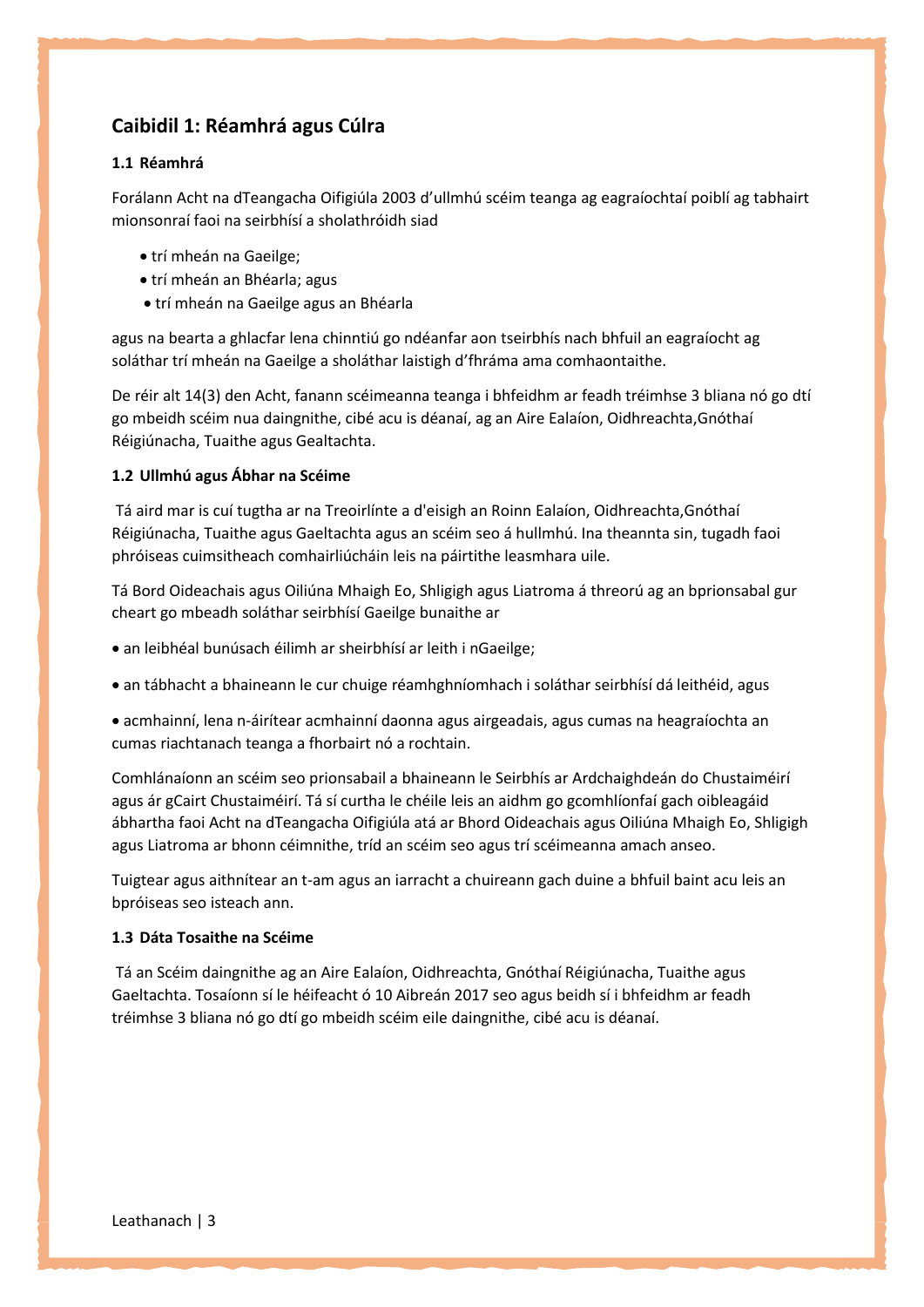## **Caibidil 2: Léargas Ginearálta ar Bhord Oideachais agus Oiliúna Mhaigh Eo, Shligigh agus Liatroma**

#### **2.1 Misean agus Aidhmeanna**

Is é misean Bhord Oideachais agus Oiliúna Mhaigh Eo, Shligigh agus Liatroma, i gcomhar le gníomhaireachtaí eile oideachais agus comhlachtaí forbartha pobail, comharsanachtaí foghlama a chruthú agus a chur chun cinn i gContaetha Mhaigh Eo, Shligigh agus Liatroma, le go mbeidh rochtain ag gach duine a chónaíonn i gContaetha Mhaigh Eo, Shligigh agus Liatroma ar an oideachas agus ar an oiliúint is gá dá gcuid riachtanas pearsanta, sóisialta, cultúrtha, geilleagrach agus sibhialta.

#### **2.2 Príomhfheidhmeanna**

Is comhlacht reachtúil é Bord Oideachais agus Oiliúna Mhaigh Eo, Shligigh agus Liatroma ('an Bord'), le freagrachtaí forleathana as seachadadh oideachais agus oiliúna i scoileanna dara leibhéal, i gcoláistí breisoideachais agus in ionaid aitheanta oideachais (scéimeanna litearthachta agus oideachas aosach) i gContaetha Mhaigh Eo, Shligigh agus Liatroma. Sa todhchaí, beidh ról ag an mBord san earnáil bhunoideachais (Scoileanna Pobail Náisiúnta). Is é an Bord an áisíneacht stáit ar a dtiteann an fhreagracht an t-ionad oiliúna SOLAS (FÁS roimhe seo) i Sligeach agus Béal an Átha, a riaradh.

#### **2.3 Príomhsheirbhísí**

Bunaíonn agus coinníonn Bord Oideachais agus Oiliúna Mhaigh Eo, Shligigh agus Liatroma scoileanna agus ionaid aitheanta oideachais, agus pleanálann, soláthraíonn, comhordaíonn agus athbhreithníonn an Bord soláthar an oideachais agus na hoiliúna laistigh dá chuid limistéar seirbhíse. Tá de dhualgas ar an mBord freisin (faoi threoir ón Aire Oideachais agus Scileanna) seirbhísí tacaíochta a chur ar fáil do sholáthraithe eile oideachais agus oiliúna. Tharlódh go soláthrófaí na tacaíochtaí seo i gcomhthéacs tionscadal caipitil agus talún, acmhainní daonna, seirbhísí airgeadais, seirbhísí dlí, Teicneolaíoocht Faisnéise agus Cumarsáide (TFC) agus rialachas corparáideach.

## **2.4 Custaiméirí agus Cliaint**

Pobail uile Chontaetha Mhaigh Eo, Shligigh agus Liatroma; mic léinn, tuismitheoirí/caomhnóirí a chomhdhéanann pobail/comharsanachtaí foghlama ár scoileanna iarbhunoideachais ar fad, ár nionaid aitheanta oideachais agus gach seirbhís eile a sholáthraíonn Bord Oideachais agus Oiliúna Mhaigh Eo, Shligigh agus Liatroma, lena n-áirítear seirbhísí breisoideachais agus oiliúna, seirbhísí oideachas pobail agus seirbhísí obair ógra; ranna stáit/comhlachtaí leathstáit, gníomhaireachtaí deonacha, grúpaí pobail agus daoine aonair; agus fostaithe Bhord Oideachais agus Oiliúna Mhaigh Eo, Shligigh agus Liatroma.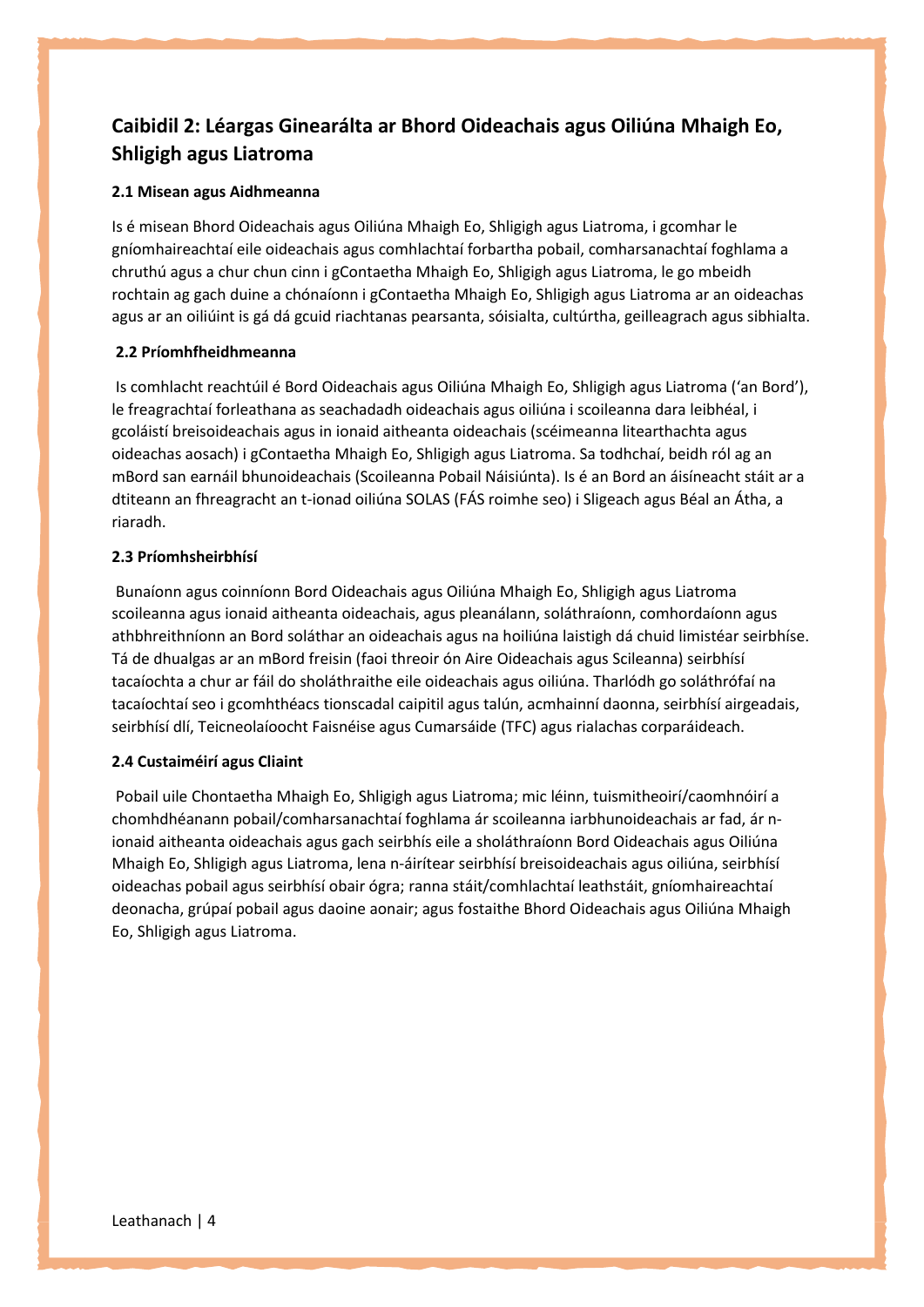## **Caibidil 3: Sonraí Seirbhísí ar fáil i mBéarla amháin nó go dátheangach**

Ní mór sonraí a thabhairt de na seirbhísí atá ar fáil faoi láthair i mBéarla amháin nó go dátheangach i nGaeilge agus i mBéarla, ag cur seirbhísí sa Ghaeltacht san áireamh.

| Soláthar Seirbhísí Ar Fáil Faoi Láthair                                                                                                                |                                                                                                                                                                                           |                                                                                                                                                                             |  |
|--------------------------------------------------------------------------------------------------------------------------------------------------------|-------------------------------------------------------------------------------------------------------------------------------------------------------------------------------------------|-----------------------------------------------------------------------------------------------------------------------------------------------------------------------------|--|
| Seirbhísí (Ginearálta)                                                                                                                                 | Seirbhísí i mBéarla amháin                                                                                                                                                                | Béarla amháin nó go<br>dátheangach i nGaeilge agus i<br>mBéarla                                                                                                             |  |
| Scoileanna iar-bhunoideachais                                                                                                                          | Gach scoil i mBéarla, ach<br>amháin Coláiste Chomáin i Ros<br>Dumhach                                                                                                                     |                                                                                                                                                                             |  |
| Seirbhísí Breisoideachais                                                                                                                              | Ionaid Ógtheagmhála, Scéim<br>Deiseanna Oiliúna Gairme,<br>Ionaid Litearachta d'Aosaigh,<br>Bhreisoideachais<br>agus Oideachas Pobail                                                     | Treoir san Oideachas Aosach;<br>Oifigeach Óige; Scileanna<br>d'obair<br>Ionaid Litearachta d'Aosaigh<br>(Béal an Mhuirthead),<br>and VTOS Belmullet (Béal an<br>Mhuirthead) |  |
| Ceanncheathrú Riaracháin,                                                                                                                              | Rannóg Airgeadais, Rannóg<br>Foirgníochta, Seirbhísí<br>Corparáideacha; Acmhainní<br>Daonna; Teicneolaíocht<br>Faisnéise agus Cumarsáide<br>(TFC/ICT); Seirbhísí Tacaíochta<br>don Bhord; |                                                                                                                                                                             |  |
| <b>MSLETB Further Education and</b><br>Training Centre, Sligo/ Ballina                                                                                 | Gach seirbhís i mBéarla                                                                                                                                                                   |                                                                                                                                                                             |  |
| Fo-oifig an Bhoird i Sligeach<br>agus Liatroim                                                                                                         | Gach seirbhís i mBéarla                                                                                                                                                                   |                                                                                                                                                                             |  |
|                                                                                                                                                        | Seirbhísí ar fáil sa Ghaeltacht                                                                                                                                                           |                                                                                                                                                                             |  |
| I nGaeilge amháin: Coláiste Chomáin, Ros Dumhach; Ionad<br>Breisoideachais, Béal an Mhuirthead. Tá ionadaíocht ag<br><b>BOOMESL</b> ar <i>Breacadh</i> |                                                                                                                                                                                           |                                                                                                                                                                             |  |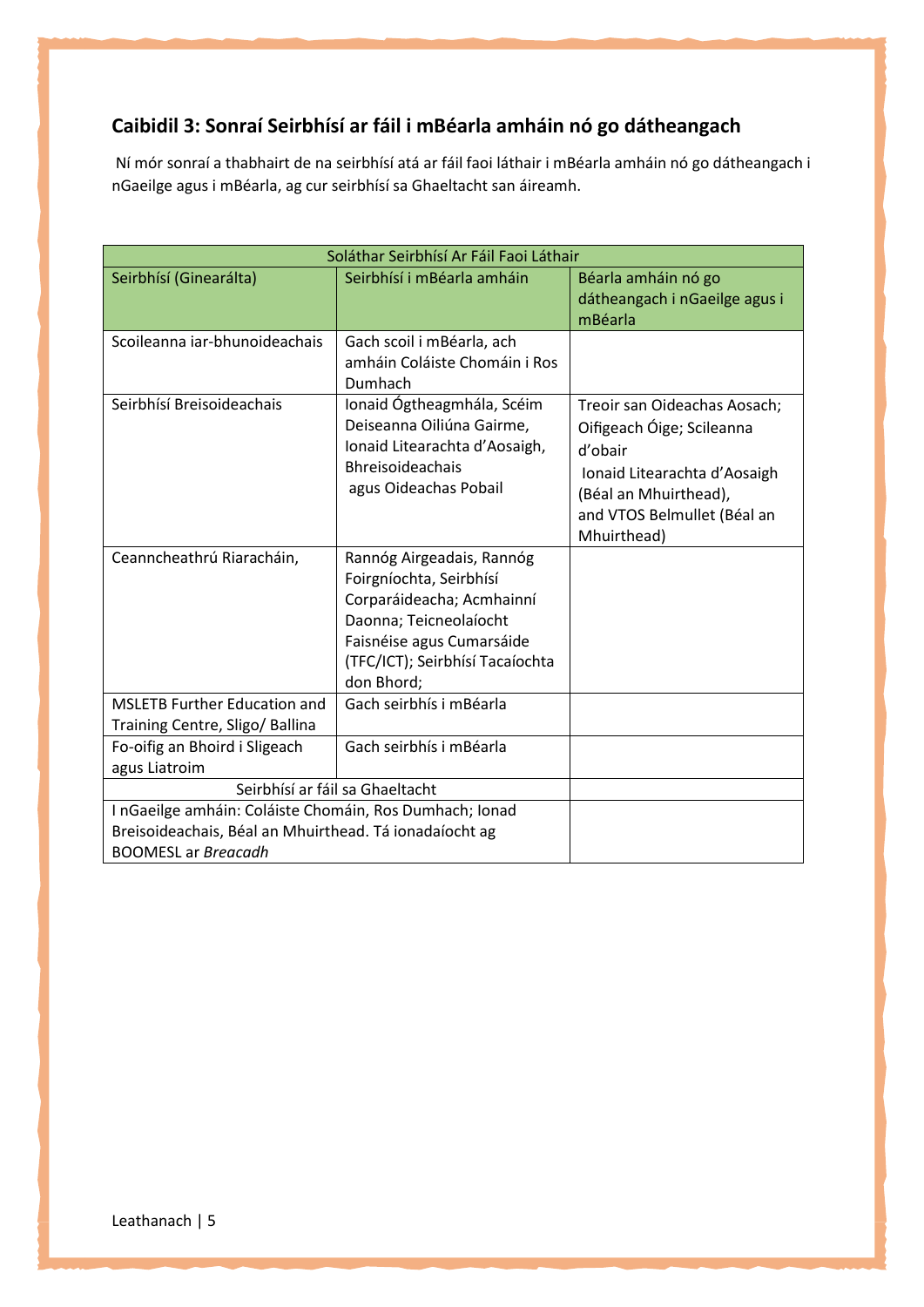## **Caibidil 4: Ag Feabhsú Soláthar Seirbhísí i nGaeilge**

Is riachtanais éigeantacha faoi Acht na dTeangacha Oifigiúla 2003 iad na forálacha i gcló liath atá le feiceáil sa tábla thíos.

| Modh Cumarsáide leis an bPobal |                     | <b>Gealltanas</b>                  |            |
|--------------------------------|---------------------|------------------------------------|------------|
| Fógraí                         |                     | Beidh na fógraí                    | Éigeantach |
| réamhthaifeadta ó              |                     | réamhthaifeadta seo a leanas i     |            |
| <b>Bhéal</b>                   |                     | nGaeilge nó dátheangach: (a)       |            |
|                                |                     | Cuirfear fógraí taifeadta ó        |            |
|                                |                     | bhéal ar fáil i nGaeilge nó go     |            |
|                                |                     | dátheangach ar an nguthán          |            |
|                                |                     | nuair atá ár n-oifigí dúnta. (b)   |            |
|                                |                     | Cuirfear fógraí taifeadta ó        |            |
|                                |                     | bhéal a chraolfar ar chóras        |            |
|                                |                     | fógartha poiblí ar fáil i          |            |
|                                |                     |                                    |            |
|                                |                     | nGaeilge nó go dátheangach.        |            |
|                                |                     | (c) Cuirfear fógraí ó bhéal a      |            |
|                                |                     | chruthaítear agus a chraoltar      |            |
|                                |                     | trí chóras                         |            |
|                                |                     | ríomhtheachtaireachta nó trí       |            |
|                                |                     | chóras ríomhfhreagartha            |            |
|                                |                     | gutháin ar fáil i nGaeilge nó go   |            |
|                                |                     | dátheangach. Tabhair faoi          |            |
|                                |                     | deara gur fógairtí 'taifeadta'     |            |
|                                |                     | seachas fógairtí 'beo' a           |            |
|                                |                     | bhaineann le hábhar anseo. Sa      |            |
|                                |                     | chás go bhfuil Ordú                |            |
|                                |                     | Logainmneacha i bhfeidhm,          |            |
|                                |                     | úsáidfear an leagan Gaeilge        |            |
|                                |                     | den Logainm atá sonraithe san      |            |
|                                |                     | Ordú sin i bhfógraí taifeadta ó    |            |
|                                |                     | bhéal a dhéanann nó ar a           |            |
|                                |                     | shon.                              |            |
| Cumarsáid i Scríbhinn          | Litreacha agus Post | Tabharfar freagra ar an            | Éigeantach |
|                                | leictreonach        | gcumarsáid scríofa uile sa         |            |
|                                |                     | teanga oifigiúil ina bhfuarthas    |            |
|                                |                     | İ.                                 |            |
|                                | Stáiseanóireacht    | Ceannteidil ar stáiseanóireacht    | Éigeantach |
|                                |                     | áirithe ar a n-áirítear nóta-      |            |
|                                |                     | pháipéar, duillíní dea-mhéine,     |            |
|                                |                     | leatháin chlúdaigh facs,           |            |
|                                |                     | clúdaigh comhad agus fillteáin     |            |
|                                |                     | eile, lipéid agus clúdaigh         |            |
|                                |                     | litreach a chur ar fáil i nGaeilge |            |
|                                |                     | nó go dátheangach.                 |            |
| Comharthaí                     | Comharthaí          | Ní mór an chomharthaíocht          | Éigeantach |
|                                |                     | uilig a chuireann Bord             |            |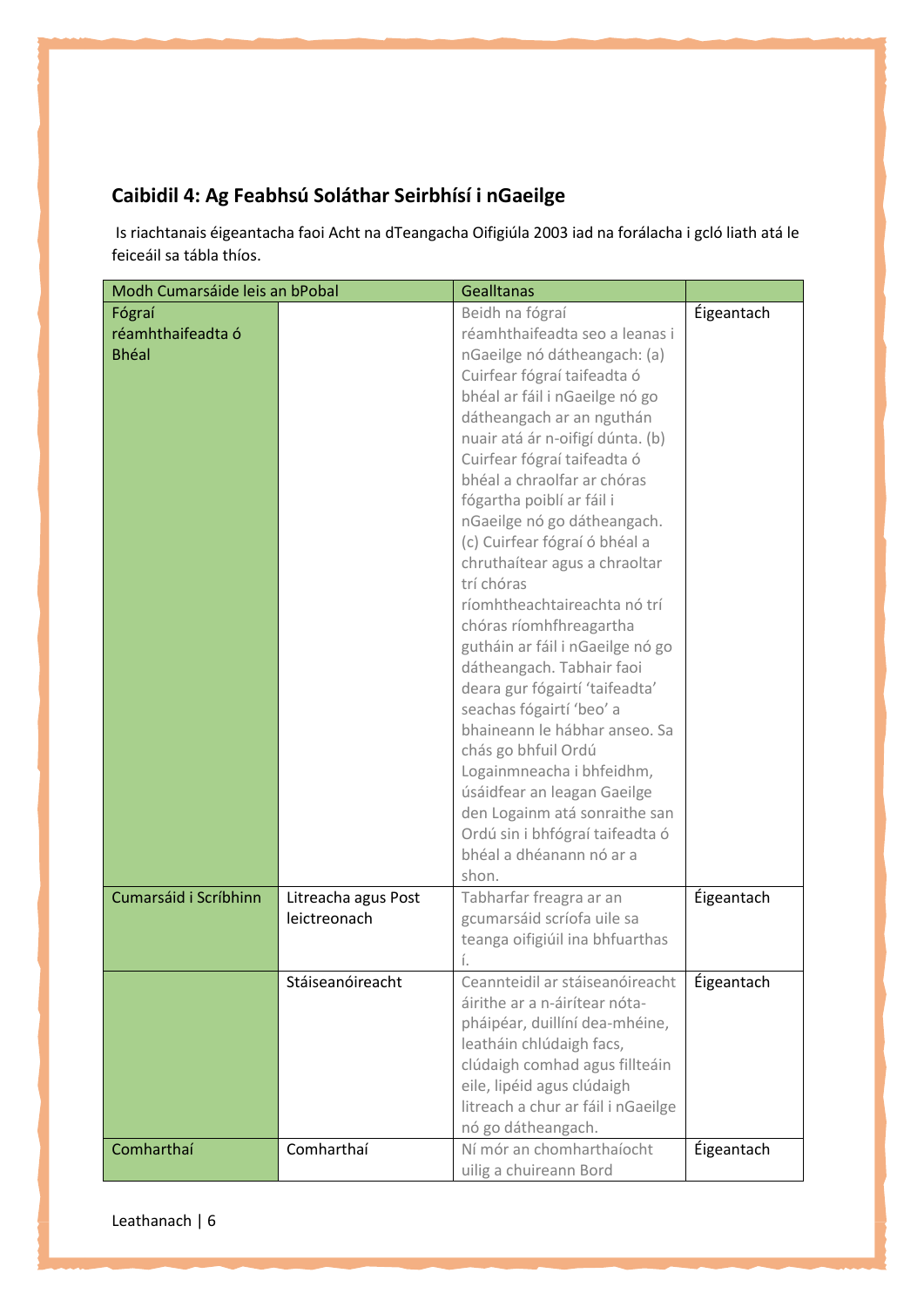|               |                        | Oideachais agus Oiliúna            |            |
|---------------|------------------------|------------------------------------|------------|
|               |                        | Mhaigh Eo, Shligigh agus           |            |
|               |                        | Liatroma in airde nó a             |            |
|               |                        | chuirtear in airde thar a          |            |
|               |                        | cheann a bheith i nGaeilge nó      |            |
|               |                        | dátheangach, faoi réir na          |            |
|               |                        | rialachán (I.R. Uimh               |            |
|               |                        | 391/2008).                         |            |
| Foilseacháin  | Foilseacháin           | Foilseofar cáipéisí ina leagfar    | Éigeantach |
|               |                        | amach tograí polasaí poiblí,       |            |
|               |                        | cuntais iniúchta nó ráitis         |            |
|               |                        | airgeadais, tuarascálacha          |            |
|               |                        | bliantúla agus ráitis straitéise i |            |
|               |                        | nGaeilge agus i mBéarla ag an      |            |
|               |                        | am céanna.                         |            |
|               |                        |                                    |            |
|               | Ciorcláin / Cora Poist | I gcás ina ndéanfaidh an Bord      | Éigeantach |
|               |                        | cumarsáid i scríbhinn nó leis      |            |
|               |                        | an bpost leictreonach leis an      |            |
|               |                        | bpobal i gcoitinne nó le           |            |
|               |                        | haicme den phobal i gcoitinne      |            |
|               |                        | chun faisnéis a thabhairt don      |            |
|               |                        | phobal nó don aicme,               |            |
|               |                        | cinnteoidh an Bord gur i           |            |
|               |                        | nGaeilge, nó i mBéarla agus i      |            |
|               |                        | nGaeilge, a bheidh an              |            |
|               |                        | chumarsáid.                        |            |
| An Ghaeltacht | Logainmneacha          | Bainfear úsáid as                  | Éigeantach |
|               | Gaeltachta             | Logainmneacha Oifigiúla na         |            |
|               |                        | gCeantar Gaeltachta de réir na     |            |

| Modh Cumarsáide leis an bPobal |                   | <b>Gealltanas</b>            | Amlíne Laistigh de<br>Bl.1/Bl.2/Bl.3 |
|--------------------------------|-------------------|------------------------------|--------------------------------------|
| Cumarsáid ó Bhéal              | Fáiltiú           | Beannófar roimh              | Faoi dheireadh chéad                 |
|                                |                   | chustaiméirí i dtosach       | bhliain na scéime                    |
|                                |                   | báire i nGaeilge agus        |                                      |
|                                |                   | ansin i mBéarla. Beidh       |                                      |
|                                |                   | seirbhís trí mheán na        |                                      |
|                                |                   | Gaeilge ar fáil ó na         |                                      |
|                                |                   | rannóga seo a leanas:        |                                      |
|                                |                   | Gach rannóg ag               |                                      |
|                                |                   | ceanncheathrú Bhord          |                                      |
|                                |                   | Oideachais agus Oiliúna      |                                      |
|                                |                   | Mhaigh Eo, Shligigh agus     |                                      |
|                                |                   | Liatroma                     |                                      |
|                                | Seirbhís Duine le | Cuirfear liosta chun dáta    | Laistigh de chéad                    |
|                                | Duine/Chuntair    | ar fáil de bhaill foirne atá | bhliain na scéime                    |
|                                |                   | in ann seirbhís a chur ar    |                                      |
|                                |                   | fáil i nGaeilge.             |                                      |
|                                | Lasc-chlár        | Tabharfaidh foireann an      | Go leanúnach                         |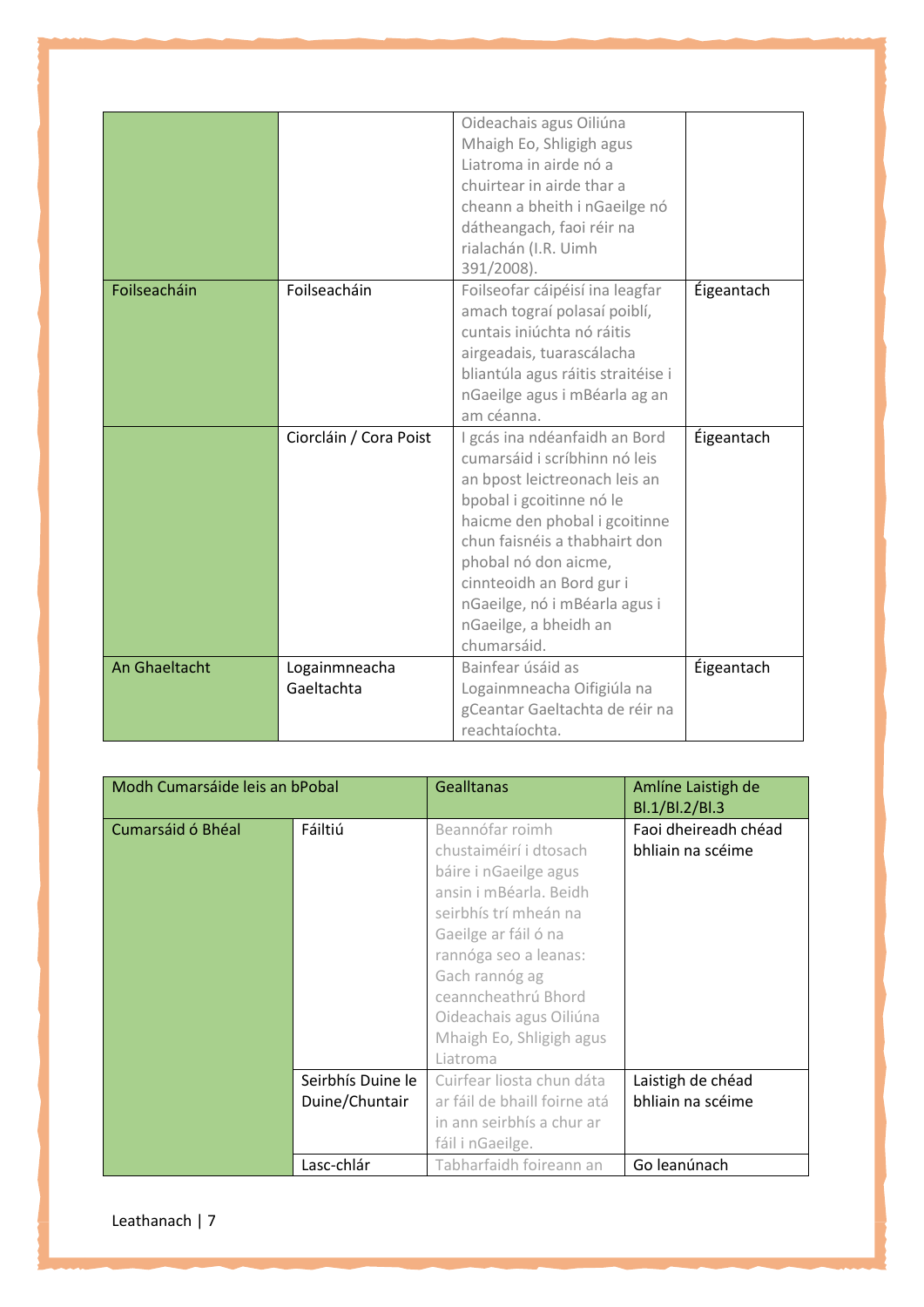|                   |                   | lasc-chláir ainm an Bhoird   |                          |
|-------------------|-------------------|------------------------------|--------------------------|
|                   |                   | i nGaeilge agus i mBéarla.   |                          |
|                   | Cumarsáid         |                              | Go leanúnach             |
|                   |                   | Cuirfidh baill foirne        |                          |
|                   | ghutháin leis an  | dátheangacha custaiméirí     |                          |
|                   | bpobal            | ar an eolas go bhfuil siad   |                          |
|                   |                   | sásta gnó a dhéanamh trí     |                          |
|                   |                   | Ghaeilge má theastaíonn.     |                          |
|                   | Fógraí            | Beidh beannuithe             | Cuirfear i bhfeidhm faoi |
|                   | réamhthaifeadta   | pearsanta                    | dheireadh chéad bhliain  |
|                   | ó Bhéal           | réamhthaifeadta gutháin      | na scéime                |
|                   |                   | na mball foirne i bhfoirm    |                          |
|                   |                   | dhátheangach.                |                          |
|                   | Fógraí Beo        | Beidh 20% d'fhógraí beo      | Go leanúnach             |
|                   |                   | dátheangach.                 |                          |
| Cumarsáid Scríofa | <b>Bileoga</b>    | Beidh leagan                 | Faoi dheireadh na        |
|                   | Eolais/Bróisiúir. | dátheangach nó Gaeilge       | chéad scéime             |
|                   |                   | ar fáil de na bileoga eolais |                          |
|                   |                   | agus na bróisiúir is mó a    |                          |
|                   |                   | úsáidfear                    |                          |
|                   |                   |                              |                          |
|                   |                   |                              |                          |
|                   | Foirmeacha        | Beidh leagan                 | Go leanúnach             |
|                   | larratais         | dátheangach nó Gaeilge       |                          |
|                   |                   | ar fáil de na foirmeacha     |                          |
|                   |                   | iarratais is mó a            |                          |
|                   |                   | úsáidfear.                   |                          |
|                   | Eile              | Beidh gach foirm nua         | Óna ndáta foilsithe      |
|                   |                   | iarratais ar fáil i nGaeilge |                          |
|                   |                   | nó go dátheangach.           |                          |
| Na Meáin          | Preaseisiúintí    | Eiseofar gach                | Go leanúnach             |
|                   |                   | preasráiteas go              |                          |
|                   |                   | dátheangach chuig na         |                          |
|                   |                   | meáin agus é mar aidhm       |                          |
|                   |                   | go n-eiseofar an t-ábhar     |                          |
|                   |                   | seo go comhuaineach.         |                          |
|                   | Urlabhraithe na   | Beidh                        | Go leanúnach             |
|                   | Meán              | urlabhraí/urlabhraithe       |                          |
|                   |                   | Gaeilge ar fáil i gcomhair   |                          |
|                   |                   | agallamh leis na meáin       |                          |
|                   |                   | Ghaeilge.                    |                          |
|                   | Óráidí            | Beidh 10% d'ábhar            | Go leanúnach             |
|                   |                   |                              |                          |
|                   |                   | Gaeilge in óráidí Béarla.    |                          |
|                   |                   | Bheifí ag súil anseo go      |                          |
|                   |                   | gcuimseofaí beannachtaí      |                          |
|                   |                   | tosaigh agus deiridh         |                          |
|                   |                   | óráide mar aon le tagairtí   |                          |
|                   |                   | thall is abhus i nGaeilge    |                          |
|                   |                   | d'ábhar agus/nó d'ócáid      |                          |
|                   |                   | na hóráide, ar a laghad.     |                          |
|                   | Eile              | Beidh gach óráid a           | Go leanúnach             |
|                   |                   | bhaineann le hócáid          |                          |
|                   |                   | Ghaeltachta/sa               |                          |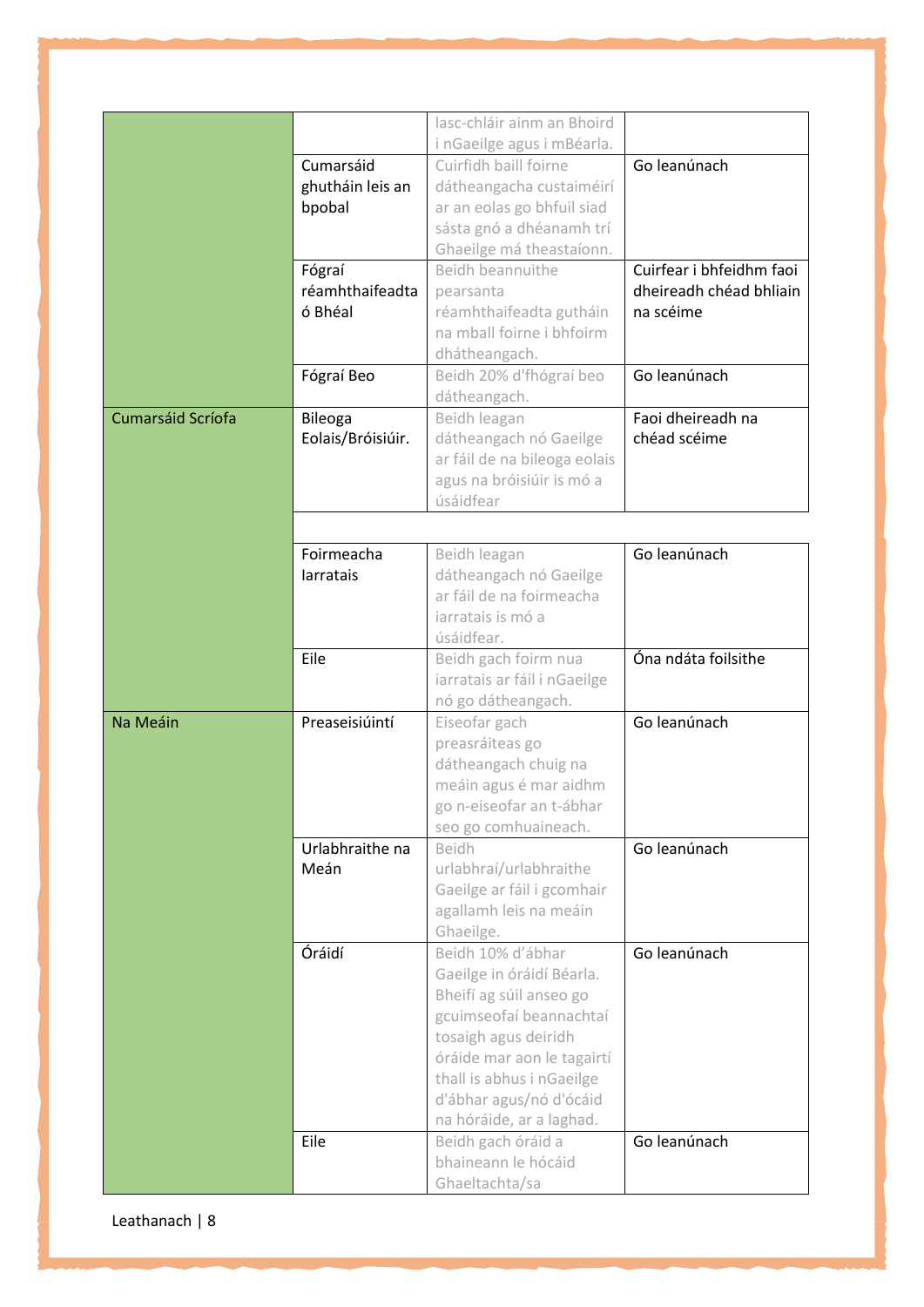|                          |                 | Ghaeltacht go hiomlán i     |                       |
|--------------------------|-----------------|-----------------------------|-----------------------|
|                          |                 | nGaeilge                    |                       |
| Teicneolaíocht Faisnéise | Ríomhphoist     | Foilseoimid seoladh         | Faoi dheireadh chéad  |
|                          |                 | ríomhphoist ar leith i      | bhlain na scéime      |
|                          |                 | gcomhair ceisteanna i       |                       |
|                          |                 | nGaeilge ar                 |                       |
|                          |                 | shuíomh/suímh               |                       |
|                          |                 | g(h)réasáin an Bhoird.      |                       |
|                          |                 | Beidh gnáth-                |                       |
|                          |                 | theachtaireachtaí           |                       |
|                          |                 | ríomhphoist - séanadh       |                       |
|                          |                 | mar shampla -               |                       |
|                          |                 | dátheangach.                |                       |
|                          | Suíomhanna      | Beidh an t-ábhar seasta     | Faoi dheireadh na     |
|                          | Gréasáin        | ar an suíomh gréasáin       | chéad scéime.         |
|                          |                 | agus ar shuíomh gréasáin    |                       |
|                          |                 | tánaisteach ar bith eile de |                       |
|                          |                 | chuid an Bhoird ar fáil go  |                       |
|                          |                 | dátheangach. Beidh          |                       |
|                          |                 | nascleanúint ó              |                       |
|                          |                 | leathanach ar an leagan     |                       |
|                          |                 | Béarla den suíomh           |                       |
|                          |                 | gréasáin chuig an           |                       |
|                          |                 | leathanach ábhartha ar      |                       |
|                          |                 | an leagan Gaeilge.          |                       |
|                          |                 | Forbrófar leathanach        |                       |
|                          |                 | Gaeilge ar an inlíon agus   |                       |
|                          |                 | cuimseoidh sé treoir        |                       |
|                          |                 | bhunúsach maidir le         |                       |
|                          |                 | soláthar seirbhísí Gaeilge  |                       |
|                          |                 | agus infhaighteacht         |                       |
|                          |                 | acmhainní teanga            |                       |
|                          |                 | Gaeilge.                    |                       |
|                          | Córais          | Beidh córas                 | On tús, de réir mar a |
|                          | Ríomhaireachta  | ríomhaireachta nua ar       | shuiteálfar.          |
|                          |                 | bith a shuiteálfar ábalta   |                       |
|                          |                 | déileáil leis an nGaeilge.  |                       |
|                          |                 | Cuirfear gach seirbhís ar   | On tús, de réir mar a |
|                          | Seirbhísí       | líne agus idirghníomhach    | shuiteálfar           |
|                          | Idirghníomhacha | ar fáil ar bhonn            |                       |
|                          |                 | dátheangach. Cuirfear       |                       |
|                          |                 | gach seirbhís nua ar líne   |                       |
|                          |                 | agus idirghníomhach ar      |                       |
|                          |                 | fáil ar bhonn               |                       |
|                          |                 | dátheangach.                |                       |
|                          | Eile            | Beidh ráiteas fáiltithe an  | Ó thús na scéime seo. |
|                          |                 | Phríomhfheidhmeannaigh      |                       |
|                          |                 | ar an suíomh idirlín Boird  |                       |
|                          |                 | ar fáil go dátheangach      |                       |
|                          |                 | agus dearbhófar             |                       |
|                          |                 | tiomantas an Bhoird do      |                       |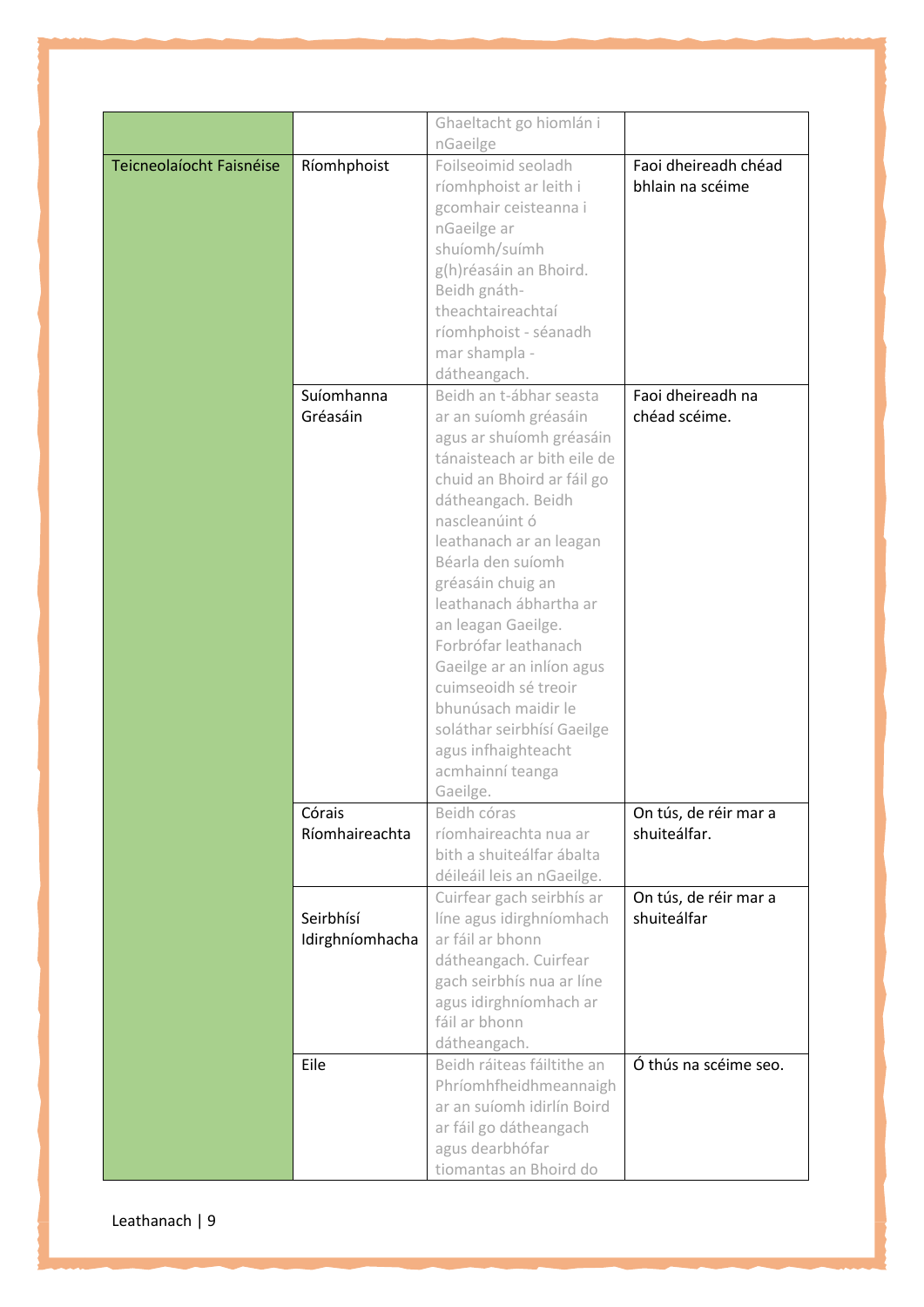|            | chur i bhfeidhm             |                                                                                                |
|------------|-----------------------------|------------------------------------------------------------------------------------------------|
|            | ghealltanais scéim teanga   |                                                                                                |
|            | an Bhoird san fháiltiú sin. |                                                                                                |
|            | Dá gcinnfeadh an Bord       |                                                                                                |
|            | líne lipéid eagraíochta     |                                                                                                |
|            | amach anseo, gealltar go    |                                                                                                |
|            | mbeidh an fhoclaíocht       |                                                                                                |
|            | dátheangach.                |                                                                                                |
| Cruinnithe | Nuair a theastóidh,         | Go leanúnach                                                                                   |
|            | tionólfar cruinnithe sa     |                                                                                                |
|            | Ghaeltacht i nGaeilge       |                                                                                                |
|            | amháin, le haistriúchán     |                                                                                                |
|            | comhuaineach i mBéarla,     |                                                                                                |
|            | mar is cuí. Cuirfear fáilte |                                                                                                |
|            | roimh ionchur i nGaeilge    |                                                                                                |
|            | agus i mBéarla ag           |                                                                                                |
|            | cruinnithe poiblí a         |                                                                                                |
|            |                             |                                                                                                |
|            | eagrófar thar a cheann.     |                                                                                                |
|            | Beidh cruinnithe a          |                                                                                                |
|            |                             |                                                                                                |
|            |                             |                                                                                                |
|            |                             |                                                                                                |
|            | dátheangach, mar is cuí.    |                                                                                                |
|            |                             | eagróidh an Bord nó a<br>eagróidh an Bord, a<br>bhaineann le gnóthaí<br>Gaeilge, i nGaeilge nó |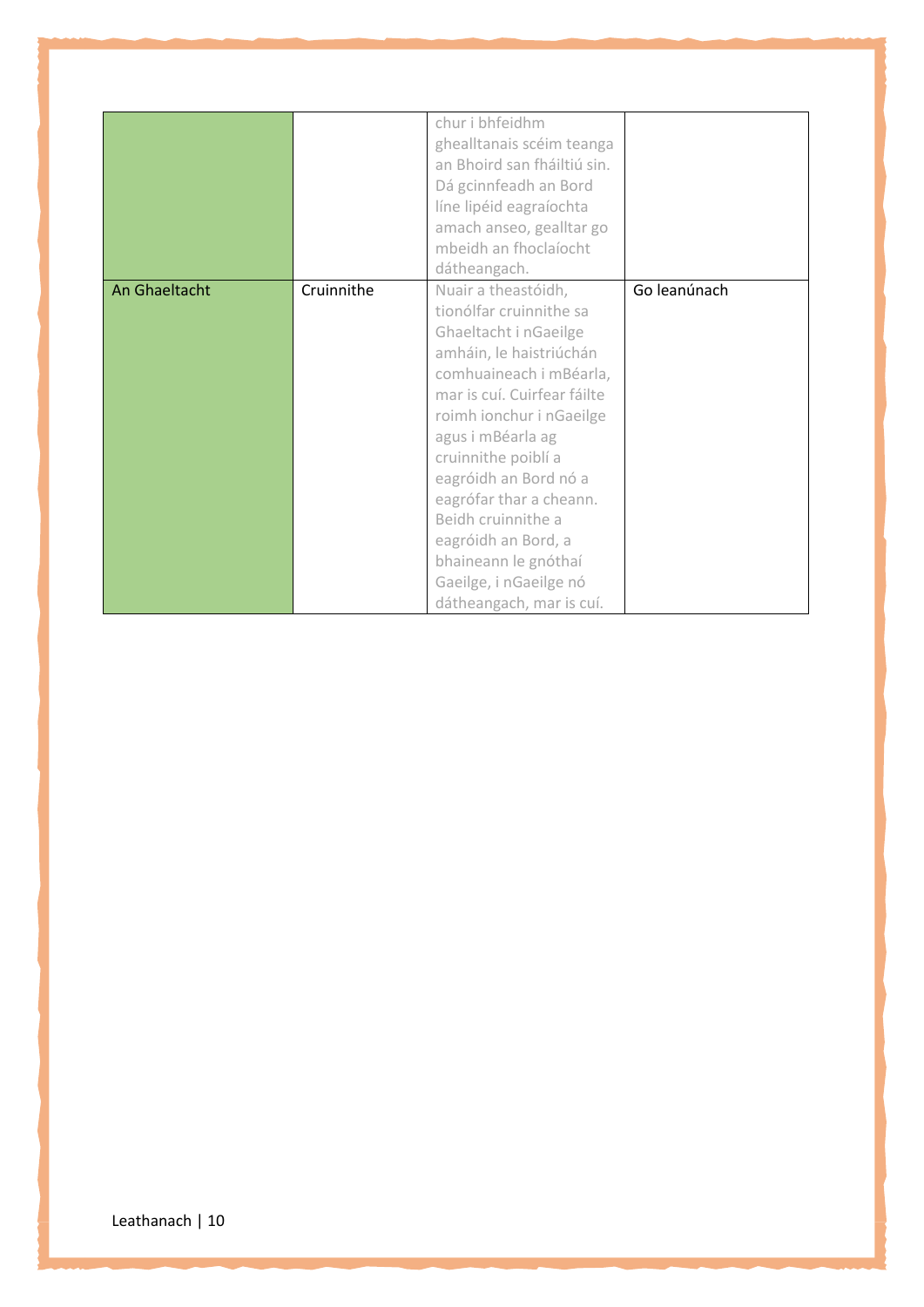## **Caibidil 5: Ag Feabhsú Soláthar Seirbhísí i nGaeilge sa Ghaeltacht**

Ag feabhsú soláthar seirbhísí i gceantair Ghaeltachta agus ag cinntiú go ndéanfar teanga oibre den Ghaeilge in oifigí suite sa Ghaeltacht faoi dháta áirithe. Tá na Gaeltachtaí in Acaill, Iorras agus Tuar Mhic Éadaigh laistigh de limistéar feidhme. Aithníonn an Bord Oideachais agus Oiliúna go bhfuil riachtanais faoi leith ag na Gaeltachtaí mar lárionaid dár n-oidhreacht teangeolaíochta agus cultúrtha.

## **Gealltanais sa Ghaeltacht**

| Cur Sios ar na seirbhísí sa<br><b>Ghaeltacht</b> | <b>Gealltanas</b>                                                                                              | Amlíne Laistigh de<br>Bl.1/Bl.2/Bl.3 |
|--------------------------------------------------|----------------------------------------------------------------------------------------------------------------|--------------------------------------|
|                                                  | Níl ionad buan ag Bord Oideachais agus Oiliúna Mhaigh Eo, Shligigh agus Liatroma sa Ghaeltacht<br>faoi láthair |                                      |
|                                                  |                                                                                                                |                                      |
| Cuireann an Bord Oideachais                      | An Tionscnamh um                                                                                               |                                      |
| agus Oiliúna Mhaigh Eo,                          | Fhilleadh ar an                                                                                                | Go leanúnach                         |
| Shligigh agus Liatroma Seirbhís                  | Oideachas                                                                                                      |                                      |
| Oideachais Bhunúsaigh                            | Cúrsaí Oideachais                                                                                              |                                      |
| Aosach ar fail sna ceantair                      | Pobail éagsúla                                                                                                 |                                      |
| Ghaeltachta.                                     | Cuirtear cúrsaí<br>$\blacksquare$                                                                              |                                      |
|                                                  | litearthachta ar fáil i                                                                                        |                                      |
|                                                  | nGaeilge agus i                                                                                                |                                      |
|                                                  | mBéarla                                                                                                        |                                      |
|                                                  | Aithníonn an Bord go bhfuil                                                                                    | Go leanúnach                         |
|                                                  | sainriachtanais teanga ag pobal                                                                                |                                      |
|                                                  | Gaeltachta. Déanfaidh an Bord                                                                                  |                                      |
|                                                  | gach iarracht gach seirbhís a                                                                                  |                                      |
|                                                  | bhaineann leis an nGaeltacht a                                                                                 |                                      |
|                                                  | sholáthar trí mheán na Gaeilge,                                                                                |                                      |
|                                                  | ag tosú le linn thréimhse saoil                                                                                |                                      |
|                                                  | na chéad scéime.                                                                                               |                                      |
|                                                  | Ní dhéanfaidh                                                                                                  | Go leanúnach                         |
|                                                  | polasaithe/tionscnaimh/cláir                                                                                   |                                      |
|                                                  | nua de chuid an Bhoird aon                                                                                     |                                      |
|                                                  | díobháil do shainchultúr agus                                                                                  |                                      |
|                                                  | teanga na Gaeltachta agus                                                                                      |                                      |
|                                                  | déanfaidh an Bord gach is féidir                                                                               |                                      |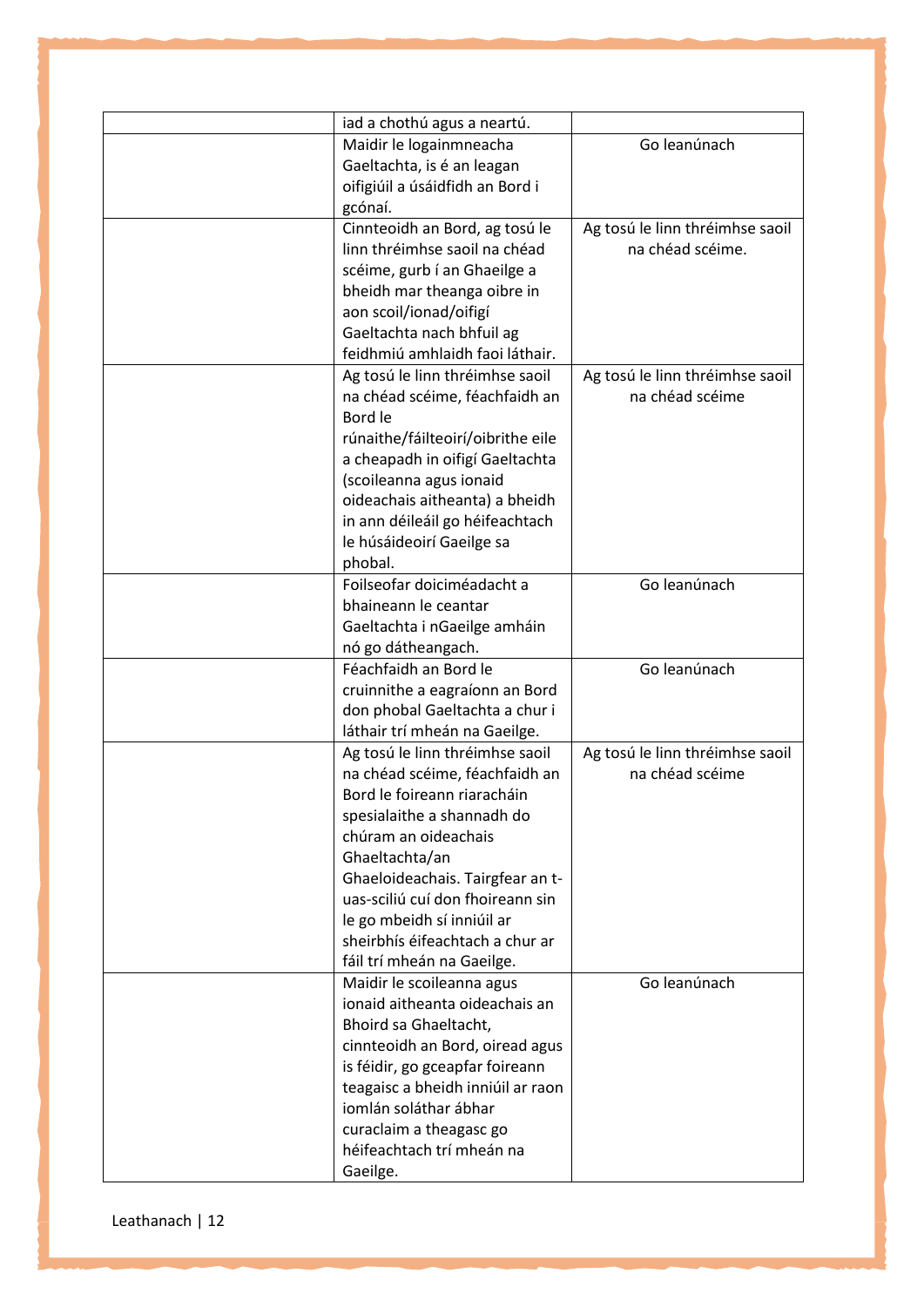| An Ghaeilge mar theanga oibre sna hoifigí Ionnaithe sa Ghaeltacht |  |  |  |
|-------------------------------------------------------------------|--|--|--|
|-------------------------------------------------------------------|--|--|--|

| <b>Gealltanas</b>                                   | Amlíne Laistigh de Bl.1/Bl.2/Bl.3          |
|-----------------------------------------------------|--------------------------------------------|
| Níl ionad buan ag Bord Oideachais agus Oiliúna      | Faoi réir cheadú na Roinne Oideachais agus |
| Mhaigh Eo, Shligigh agus Liatroma sa                | Scileanna.                                 |
| Ghaeltachta faoi láthair. Dá mbunófaí ionad         |                                            |
| ann is í an teanga oibre a bheadh ann ná an         |                                            |
| Ghaeilge.                                           |                                            |
|                                                     |                                            |
| Beidh comhfhreagras a bhaineann le pobal na         | Ó Thosach na scéime                        |
| Gaeltachta i nGaeilge amháin nó dátheangach.        |                                            |
| Tá cúrsaí á soláthar sa Ghaeltacht faoi láthair trí |                                            |
| mheán an Bhéarla agus na Gaeilge. Aithníonn         |                                            |
| Bord Oideachais agus Oiliúna Mhaigh Eo,             |                                            |
| Shligigh agus Liatroma go bhfuil deis ann           |                                            |
| freastal ar an éileamh atá sa cheantar ar chúrsaí   |                                            |
| breisoideachais trí mheán na Gaeilge agus tá an     |                                            |
| BOO meáite ar thaighde a dhéanamh ar na             |                                            |
| réimsí spéise atá ag daoine a mhaireann sa          |                                            |
| Ghaeltacht agus ar theagascóirí oiriúnacha a        |                                            |
| aithint sna réimsí sin.                             |                                            |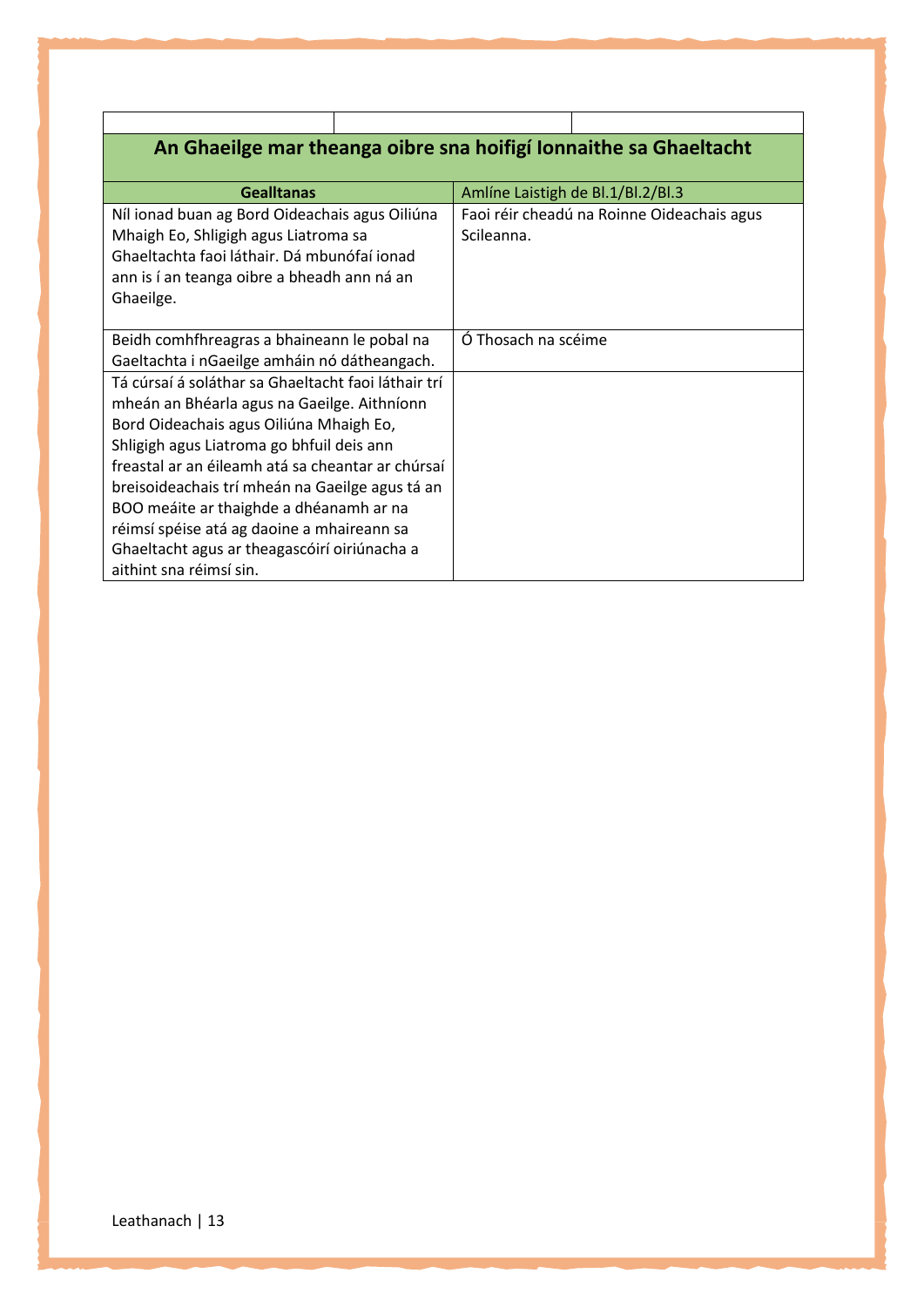## **Caibidil 6: Ag Feabhsú Inniúlachta sa Ghaeilge**

## **6.1 Earcaíocht**

Is é earcú foirne le scileanna cumasacha Gaeilge i ngach réimse d'obair Bhord Oideachais agus Oiliúna Mhaigh Eo, Shligigh agus Liatroma í an príomhbhealach a bheidh ann chun barr feabhais a chur ar infhaighteacht seirbhísí i nGaeilge. Beidh aird ag ár bpolasaí earcaíochta, atá faoi réir an chreata de nósanna imeachta comhaontaithe náisiúnta d'earcaíocht, ar an ngá chun inniúlacht Gaeilge a fheabhsú ar bhonn céimnithe. Cuirfear pacáiste ionduchtúcháin ina mbeidh cóip dár scéim chomhaontaithe, ar fáil do gach ball foirne chun a chinntiú go mbeidh siad ar an eolas faoinár ngealltanais faoin reachtaíocht.

## **6.2 Oiliúint agus Forbairt**

Tá Bord Oideachais agus Oiliúna Mhaigh Eo, Shligigh agus Liatroma tiomanta deiseanna a chur ar fáil don fhoireann chun freastal ar chúrsaí oiliúna Gaeilge atá creidiúnaithe go cuí, de réir ár nacmhainní. Cuirfear an fhoireann iomlán ar an eolas faoi áiseanna/dheiseanna chun a n-inniúlacht sa Ghaeilge a fheabhsú.

|                                 |                                    | <b>Gealltanas</b>                                                                                                                                                                                                                                                                                                                                                                                                                                                                                                                                                                                                                                                                                                                                                                                                                                       | Amlíne Laistigh de<br>Bl.1/Bl.2/Bl.3       |
|---------------------------------|------------------------------------|---------------------------------------------------------------------------------------------------------------------------------------------------------------------------------------------------------------------------------------------------------------------------------------------------------------------------------------------------------------------------------------------------------------------------------------------------------------------------------------------------------------------------------------------------------------------------------------------------------------------------------------------------------------------------------------------------------------------------------------------------------------------------------------------------------------------------------------------------------|--------------------------------------------|
| Feabhsú ar<br>chumas<br>Gaeilge | Earcaíocht                         | Cuirfear pacáiste ionduchtúcháin ar<br>fáil do bhaill nua foirne ina mbeidh<br>cóip dár scéim chomhaontaithe.                                                                                                                                                                                                                                                                                                                                                                                                                                                                                                                                                                                                                                                                                                                                           | Faoi dheireadh chéad<br>bhliain na scéime. |
|                                 | Oiliúint                           | Cuirfear deiseanna ar fáil chun cumas<br>Gaeilge na foirne a fheabhsú. I<br>gcomhairle leis an Roinn Ealaíon,<br>Oidhreachta agus Gaeltachta, déanfar<br>socruithe cuí chun oiliúint sa Ghaeilge<br>agus teastas tástála inniúlachta a chur<br>ar fáil don fhoireann chun:<br>· tacú leis an bhfoireann chun a<br>líofacht sa Ghaeilge a choimeád agus<br>a fhorbairt,<br>· feabhas a chur ar chumas na foirne<br>a n-oibleagáidí agus a riachtanais<br>Ghaeilge i gcur i gcrích a ndualgas a<br>chomhlíonadh, agus<br>· córas tástála inniúlachta<br>creidiúnaithe a chur ar fáil don<br>fhoireann.<br>Cuirfear an fhoireann ar an eolas faoi<br>13 acmhainní teanga ar nós:<br>www.focal.ie, www.focloir.ie,<br>www.breis.focloir.ie, www.abair.ie,<br>chomh maith le WinGléacht, an<br>leagan leictreonach d'fhoclóir<br>Gaeilge-Béarla Uí Dhónaill. | Go leanúnach                               |
|                                 | Rannpháirtíocht<br>ngníomhaíochtaí | Cinnteoidh ár leabharlann<br>inmheánach go mbeidh leabhair agus<br>ábhair eile i nGaeilge ar fáil mar                                                                                                                                                                                                                                                                                                                                                                                                                                                                                                                                                                                                                                                                                                                                                   | Go leanúnach                               |
|                                 | chun an teanga                     | acmhainn don fhoireann chun a                                                                                                                                                                                                                                                                                                                                                                                                                                                                                                                                                                                                                                                                                                                                                                                                                           |                                            |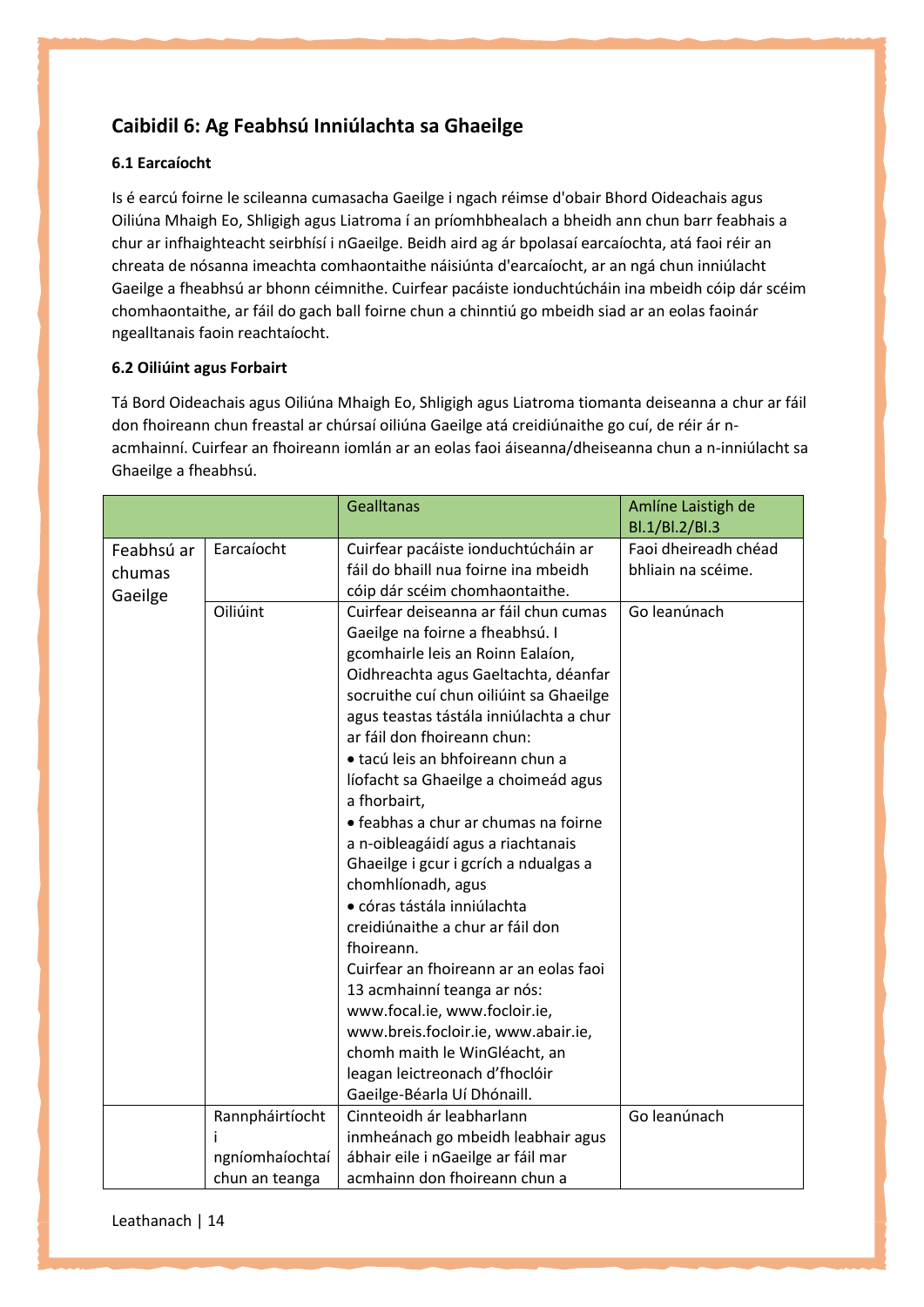| a chur chun     | gcumas Gaeilge a fheabhsú. Spreagfar     |              |
|-----------------|------------------------------------------|--------------|
| cinn/ Acmhainní | an fhoireann chun páirt a ghlacadh i     |              |
| a chur ar fáil  | ngníomhaíochtaí cultúrtha teanga.        |              |
|                 | Beidh an fhoireann ar an eolas faoi      |              |
|                 | choincheap an chomhaontaithe             |              |
|                 | réamhghníomhaigh - ag tairiscint         |              |
|                 | seirbhísí go réamhghníomhach don         |              |
|                 | phobal. Tairgfear agus dreasófar         |              |
|                 | forbairt ghairmiúil leanúnach chuí       |              |
|                 | d'fhoireann riaracháin an Bhoird chun    |              |
|                 | an leibhéal inniúlachta sa Ghaeilge a    |              |
|                 | neartú. Éascófar rochtain ar eolas       |              |
|                 | maidir le hacmhainní teanga.             |              |
| Eile            | Leanfar leis an tacaíocht a cuireadh ar  | Go leanúnach |
|                 |                                          |              |
|                 | fáil roimhe seo (ag coistí               |              |
|                 | gairmoideachais faoi leith) chun         |              |
|                 | inniúlacht Ghaeilge na foirne a          |              |
|                 | thabhairt céim ar aghaidh, trí           |              |
|                 | mhaoiniú a dhéanamh ar chúrsaí           |              |
|                 | aitheanta ag leibhéil teastais,          |              |
|                 | dioplóma agus/nó céime a chuideodh       |              |
|                 | le forbairt, caighdeán, raon agus        |              |
|                 | minicíocht na seirbhísí Gaeilge a        |              |
|                 | thairgimid don phobal, eadhon, cúrsaí    |              |
|                 | aistriúcháin, cúrsaí i labhairt agus     |              |
|                 | scríobh na Gaeilge, agus cinn eile       |              |
|                 | nach iad a bhféadfadh tionchar           |              |
|                 | dearfach a bheith acu ar inniúlacht      |              |
|                 | ghinearálta na foirne riaracháin agus    |              |
|                 | bainistíochta seirbhís                   |              |
|                 | d'ardchaighdeán i nGaeilge a chur ar     |              |
|                 | fáil. Cuirfear póstaeir chearta teanga   |              |
|                 | (ar fáil ó Oifig an Choimisinéara        |              |
|                 | Teanga) ar crochadh in áit shuntasach    |              |
|                 | i ngach oifig riaracháin/gach/agus       |              |
|                 | gach ionad aitheanta oideachais          |              |
|                 | Bhord Oideachais agus Oiliúna            |              |
|                 | Mhaigh Eo, Shligigh agus Liatroma.       |              |
|                 | Tionscnófar suirbhé foirne lena          |              |
|                 | leibhéal inniúlachta sa Ghaeilge a       |              |
|                 | thomhais, ina dtabharfar deis dóibh      |              |
|                 | iad féin a rangú ó Líofa / An-mhaith /   |              |
|                 | Maith / Réasúnta / Lag. Iarrfar ceist ar |              |
|                 | fhoirmeacha iarratais fostaíochta        |              |
|                 | maidir le hinniúlacht iarratasóra sa     |              |
|                 | Ghaeilge agus cuirfear ceist amháin ar   |              |
|                 | a laghad as Gaeilge ag am agallamh       |              |
|                 | roghnúcháin.                             |              |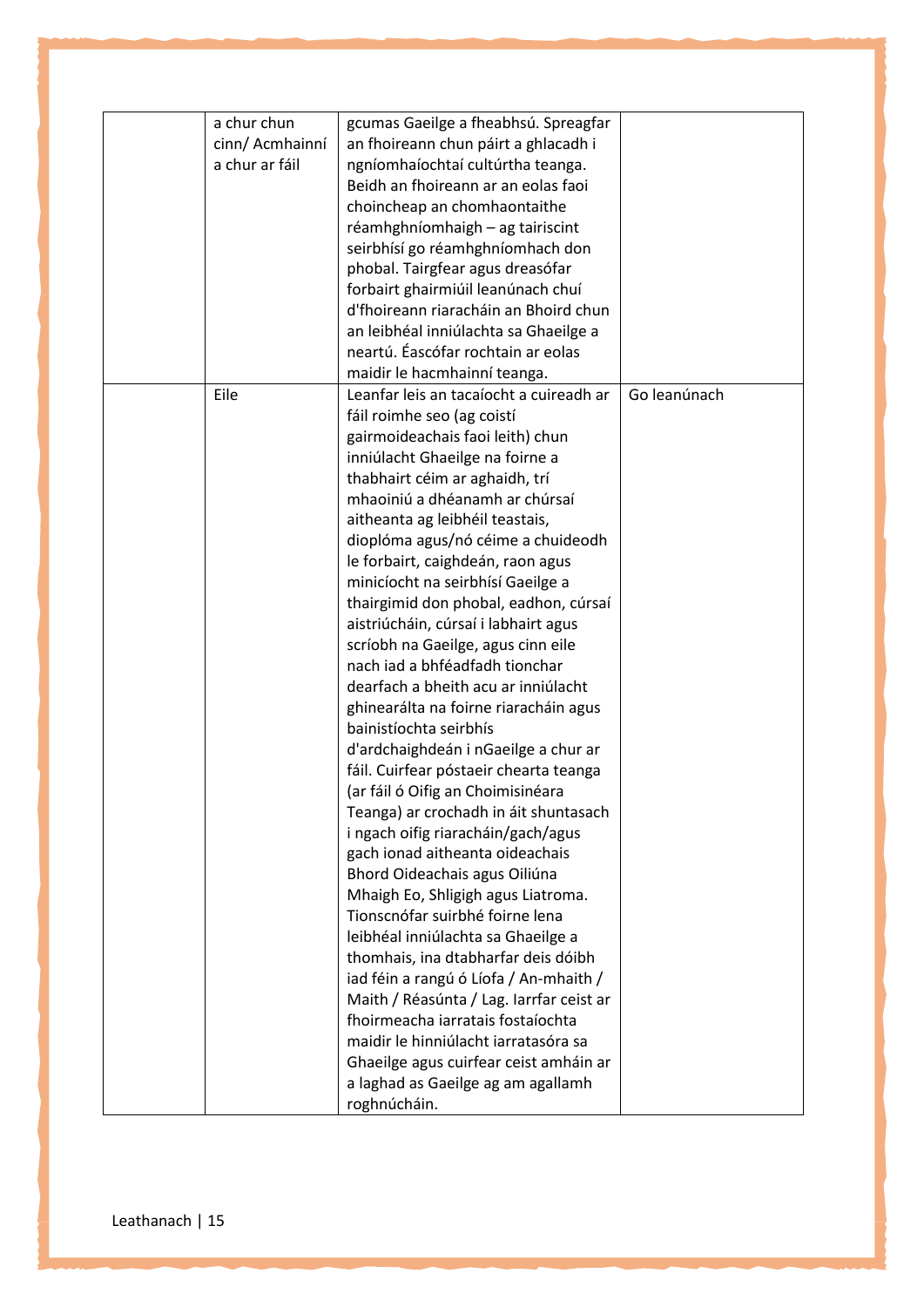### **6.3 Poist Shainithe Ghaeilge**

Tá na poist liostáilte thíos sainithe mar phoist a mbaineann riachtanas inniúlachta Gaeilge leo. Tá sé i gceist go mbeidh caighdeáin shonraithe chreidiúnaithe sa Ghaeilge bainte amach ag sealbhóirí na bpost seo i gcomhréir le cúraim an phoist. Nuair a bhí na poist seo á sainiú, tugadh aird ar leith ar phoist atá lonnaithe i gceantair Ghaeltachta agus ar phoist atá lonnaithe i gceantair lasmuigh den Ghaeltacht ach ar phobail Ghaeltachta agus/nó Ghaeilge mórán dá mbonn custaiméirí.

| <b>Teideal an Phoist</b>                                                                                                 | Láthair                                                                               | An pobal<br>Gaeltachta/Gaeilge ar<br>a bhfuiltear ag freastal                                                            | Comharthú den<br>chaighdeán Gaeilge a<br>theastaíonn<br>(roghnaigh ceann:<br>tosaitheoirí,<br>meánleibhéal nó<br>ardleibhéal) |
|--------------------------------------------------------------------------------------------------------------------------|---------------------------------------------------------------------------------------|--------------------------------------------------------------------------------------------------------------------------|-------------------------------------------------------------------------------------------------------------------------------|
| Príomhoidí,<br>LeasPhríomhoidí,<br>stiúrthóirí, bainisteoirí<br>comhordaitheoirí,<br>agus gach post<br>múinteoirearachta | Scoileanna, ionaid<br>aitheanta oideachais<br>agus seirbhísí eile an                  | Pobal Ghaeltacht<br>Mhaigh Eo agus pobal<br>gach gaelcholáiste faoi<br>chúram an Bhoird (.i.<br>Coláiste Ros<br>Dumhach) | Ardleibhéal<br>inmhianaithe                                                                                                   |
| Rúnaithe,<br>freastalaithe agus<br>poist eile riaracháin                                                                 | Scoileanna, ionaid<br>aitheanta oideachais<br>agus seirbhísí eile an<br><b>Bhoird</b> | Pobal Ghaeltacht<br>Mhaigh Eo agus pobal<br>gach gaelcholáiste faoi<br>chúram an Bhoird.                                 | Ardleibhéal<br>inmhianaithe                                                                                                   |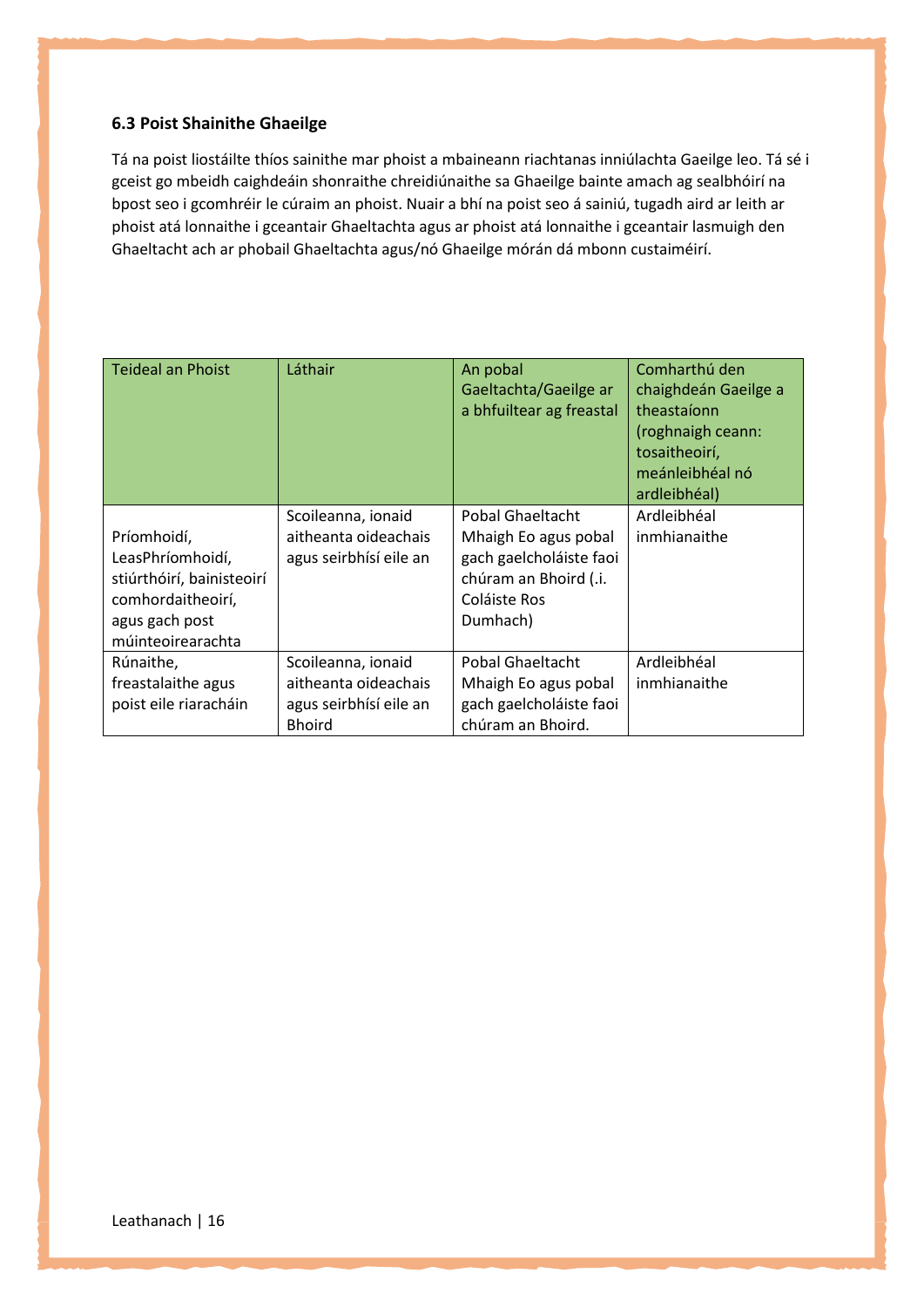## **Caibidil 7: Monatóireacht agus Athbhreithniú**

Déanfaidh an Príomhfheidhmeannach agus an Fhoireann Shinsearach Bainistíochta monatóireacht agus athbhreithniú ar an scéim ar bhonn rialta. Is é an Príomhfheidhmeannach Bhord Oideachais agus Oiliúna Mhaigh Eo, Shligigh agus Liatroma an teagmhálaí don scéim.

Beidh córas foirmiúil ar fáil chun monatóireacht a dhéanamh ar iarratais ar sheirbhísí i nGaeilge agus beidh cuntas air sin inár dTuarascáil Bhliantúil.